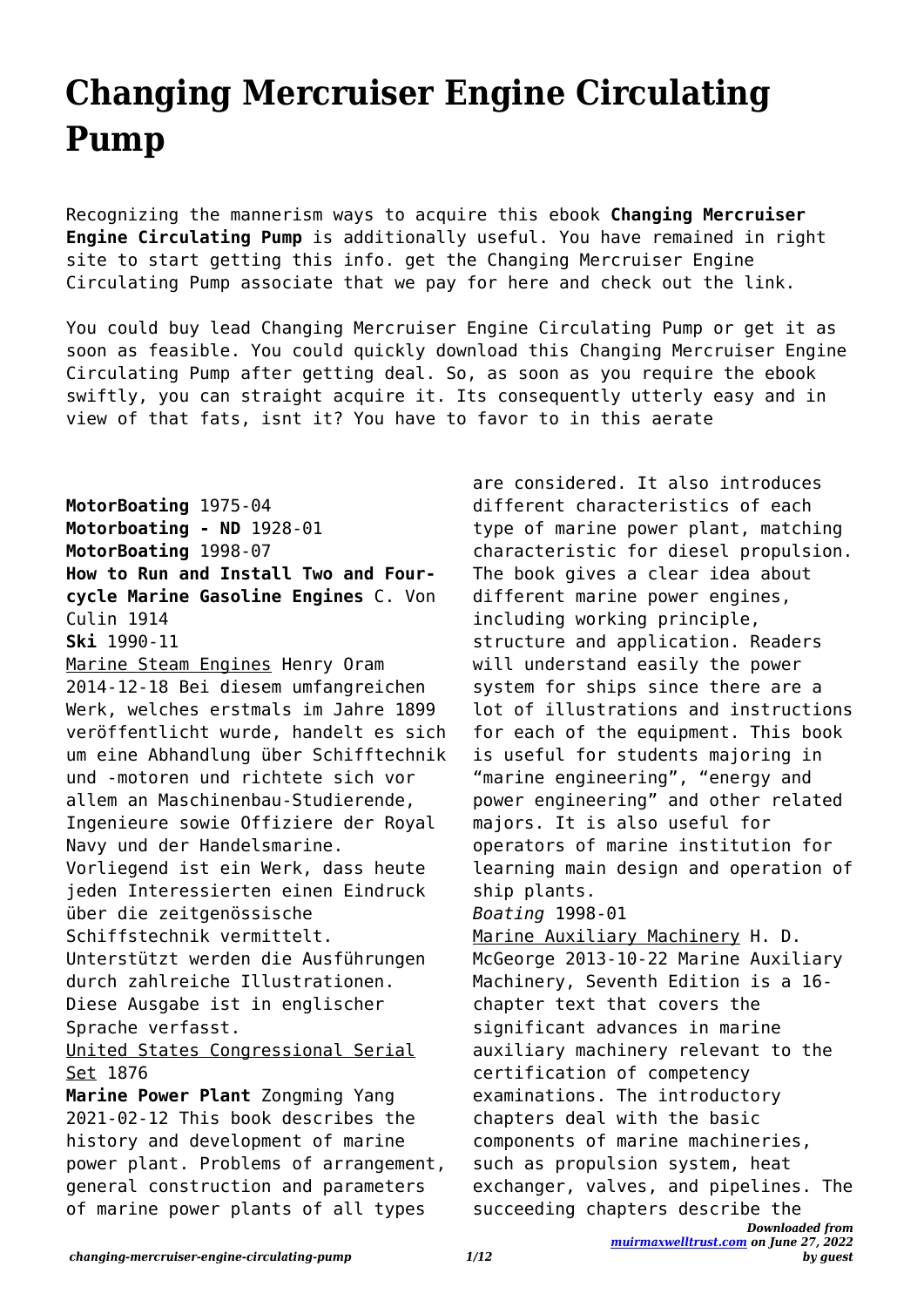pumps and pumping system, specifically the tanker and gas carrier cargo pumps. Considerable chapters are devoted to the operation of machinery's major components, including the propeller shaft, steering gear, auxiliary power, bow thrusters, and stabilizers. Other chapters consider the refrigeration, heating, ventilation, and air conditioning systems. The final chapters tackle the safety system of marine auxiliary machinery, particularly the fire protection, safety, instrumentation, and control systems. This book will prove useful to marine and mechanical engineers. *Bulletin of the United States Bureau of Labor Statistics* 1929 **MotorBoating** 1919-12 Boating 2003-04 Ski 1992-11 *Boating* 2001-06 *Report on Machinery and Manufactures* Robert Henry Thurston 1875 **Boating** 2001-05 *MotorBoating* 2008-07 **MotorBoating** 1975-04 **Boating** 2006-03 Hearings United States. Congress. Senate. Committee on Small Business 1954 **Field & Stream** 1976-02 FIELD & STREAM, America's largest outdoor sports magazine, celebrates the outdoor experience with great stories, compelling photography, and sound advice while honoring the traditions hunters and fishermen have passed down for generations. *Popular Mechanics* 2000-11 Popular Mechanics inspires, instructs and influences readers to help them master the modern world. Whether it's practical DIY home-improvement tips, gadgets and digital technology, information on the newest cars or the latest breakthroughs in science -- PM is the ultimate guide to our hightech lifestyle. **MotorBoating** 1914-03

*Downloaded from [muirmaxwelltrust.com](https://muirmaxwelltrust.com) on June 27, 2022 Boating Life* 1999-11 Boating 1993-01 **Boating** 1993-01 Steam and the Steam Engine: Land, Marine, and Locomotive Henry Evers 1878 **Manuals Combined: 150+ U.S. Army Navy Air Force Marine Corps Generator Engine MEP APU Operator, Repair And Parts Manuals** Over 36,000 total pages .... Just a SAMPLE of the CONTENTS by File Number and TM Number:: 013511 TM 5-6115-323-24P 4 GENERATOR SET, GASOLINE ENGINE DRIVEN, SKID MOUNTED, TUBULAR FRAME, 1.5 K SINGLE PHASE, AC, 120/240 V, 28 VDC (LESS ENGINE) DOD MODELS MEP-015A, 60 HZ (NSN 6115-00-889-1446) AND (DOD MODEL MEP-025A) 28 VDC (6115-00-017-8236) {TO 35C2-3-385-4; SL 4-07609A/07610A} 013519 TM 5-6115-329-25P 1 GENERATOR SET, GASOLINE ENGINE DR (LESS ENGINE) 0.5 KW, AC, 120/240 V, 60 HZ, 1 PHASE (DOD MODEL (FSN 6115-923-4469); 400 HZ (MODEL MEP-019A) (6115-940-7862) AN DC (MODEL MEP-024A) (6115-940-7867) {TO 35C2-3-440-14} 013537 TM 5-6115-457-12 7 GENERATOR SET, ENGINE DRIVEN, TACTICAL, SKID MTD; 100 KW, 3 PHASE, 4 WIRE, 120 240/416 V (DOD MODELS MEP-007A), UTILITY CLASS, 50/60 HZ (NSN 6115-00-133-9101), (MODEL MEP-106A) PRECISE CLASS, 50/60 H (6115-00-133-9102), (MODEL MEP-116A) PRECISE CLASS, 400 KW (6115-00-133-9103) INCLUDING OPTIONAL KITS (MODEL MEP-007 AWF) WINTERIZATION KIT, FUEL BURNING (6115-00-463-9082), (MEP-007AWE WINTERIZATION KIT, ELECTRIC (6115-00-463-9084), (MODEL MEP-007A DUMMY LOAD KIT (6115-00-463-9086) AND (MODEL MEP-007AWM) WHEEL 013538 TM 5-6115-457-34 12 GENERATOR SET, DIESEL ENGINE DRIVEN, TACTICAL SKID 100 KW, 3 PHASE, 4 WIRE, 120/208 AND 240/416 V (DOD MODELS MEP0 UTILITY CLASS, 50/60 HZ (NSN 6115-00-133-9101); (MODEL MEP106A) CLASS, 50/60 HZ (6115-00-133-9102)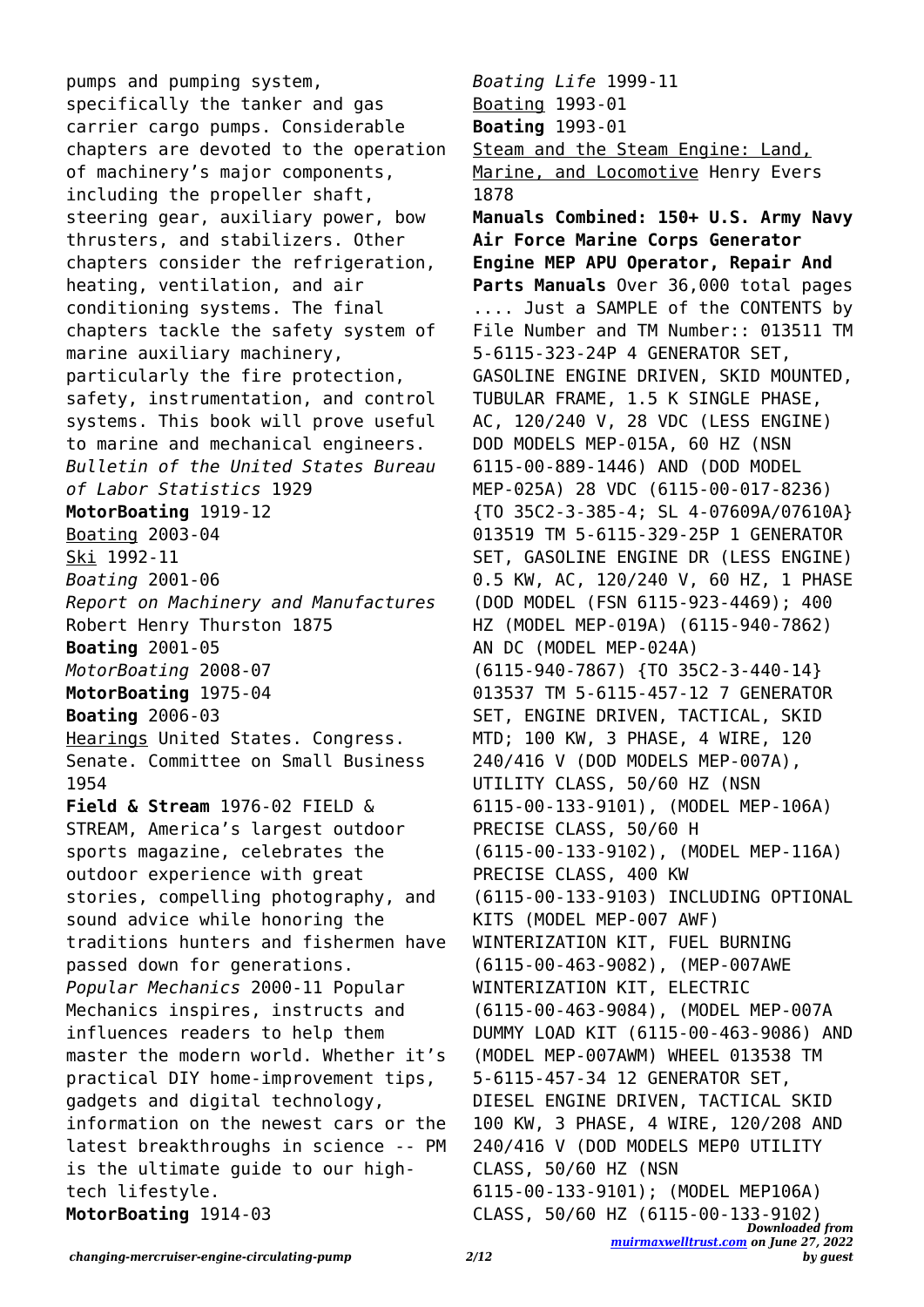AND (MODEL MEP116A), PRECISE 400 HZ (6115-00-133-9103); INCLUDING OPTIONAL KITS (DOD MODELS MEP007AWF) WINTERIZATION KIT, FUEL BURNING (6115-00-463-9082); MEP007AWE) WINTERIZATION KIT, ELECTRIC (6115-00-463-9084); (MOD MEP007ALM) DUMMY LOAD KIT (6115-00-463-9086) AND (MODEL MEP007A MOUNTING KIT (6 013540 TM 5-6115-458-24P 9 GENERATOR SET, DIESEL ENGINE DRIVEN, TACTICAL, SKID MTD., 2 KW, 3 PHASE, 4 WIRE, 120/208 AND 240/416 VOLTS, DOD MODELS MEP009A UTILITY CLASS, 50/60 HZ (NSN 6115-00-133-9104) AND MODEL MEP108A PRECISE CLASS, 50/60 HZ (6115-00-935-8729) INCLUDING OPTIONAL K DOD MODELS MEP009AWF, WINTERIZATION KIT, FUEL BURNING (6115-00-403-3761), MODEL MEP009AWE, WINTERIZATION KIT, ELECTRIC (6115-00-489-7285) 013545 TM 5-6115-465-12 19 GENERATOR DIESEL ENGINE DRIVEN, TACTICAL SKID MTD, 30 KW, 3 PHASE, 4 WIRE 120/208 AND 240/416 V (DOD MODEL MEP-005A), UTILITY CLASS, 50/6 (NSN 6115-00-118-1240), (MODEL MEP-104A), PRECISE CLASS, 50/60 (6115-00-118-1247), (MODEL MEP-114A), PRECISE CLASS, 400 HZ (6115-00-118-1248) INCLUDING AUXILIARY EQUIPMENT (DOD MODEL MEP WINTERIZATION KIT, FUEL BURNING (6115-00-463-9083), (MODEL MEP-WINTERIZATION KIT, ELECTRIC (6115-00-463-9085), (MODEL MEP-005A LOAD BANK KIT (6115-00-463-9088) AND (MODEL MEP-005AWM), WH 013547 TM 5-6115-465-34 12 GENERATOR SET, DIESEL ENGINE DRIVEN, TACTIC SKID MTD, 30 KW, 3 PHASE, 4 WIRE, 120/208 AND 240/416 V (DOD MO MEP-005A), UTILITY, 50/60 HZ (NSN 6115-00-118-1240), (MODEL MEP-104A), PRECISE, 50/60 HZ (6115-00-118-1247), (MODEL MEP-114 PRECISE, 50/60 HZ (6115-00-118-1248) INCLUDING OPTIONAL KITS (MODEL MEP-005AWF) WINTERIZATION KIT, FUEL BURNING (6115-00-463 (MODEL MEP-005AWE) WINTERIZATION KIT, ELECTRIC (6115-00-463-908 (MODEL

*Downloaded from [muirmaxwelltrust.com](https://muirmaxwelltrust.com) on June 27, 2022* MEP-005ALM) LOAD BANK KIT (6115-00-463-9088) (MODEL MEP- WHEEL MOUNTING KIT (6115-00 013548 TM 5-6115-545-12 18 GENERATOR DIESEL ENGINE DRIVEN, TACTICAL SKID MTD., 60 KW, 3 PHASE, 4 WIR 120/208 AND 240/416 VOLTS, DOD MODEL MEP-006A, UTILITY CLASS, 5 (NSN 6115-00-118-1243) DOD MODEL MEP-105A, PRECISE CLASS, 50/60 (6115-00-118-1252) DOD MODEL MEP-115A, PRECISE CLASS, 400 HZ (6115-00-118-1253) INCLUDING OPTIONAL KITS, DOD MODEL MEP006AWF WINTERIZATION KIT, FUEL BURNING (6115-00-407-8314) DOD MODEL MEP006AWE, WINTERIZATION KIT, ELECTRIC (6115-00-455-7693) DOD M MEP006ALM, LOAD BANK KIT (6115-00-407-8322) DOD MODEL MEP006 013550 TM 5-6115-545-34 12 INTERMEDIATE (FIELD) (DIRECT AND GENERAL SUPPORT) AND DEPOT MAINTENANCE MANUAL FOR GENERATOR SET, DIESEL ENGINE DRIVEN, TAC SKID MTD., 60 KW, 3 PHASE, 4 WIRE, 120/208 AND 240/416 VOLTS DOD MODELS MEP-006A, UTILITY CLASS, 50/60 HZ (FSN 6115-118-1243 MEP-105A, PRECISE CLASS, 50/60 HZ (6115-118-1252) AND MEP-115A, PRECISE CLASS, 400 HZ (6115-118-1253) {TO 35C2-3-444-2; NAVFAC P-8-626-34; TM 00038G-35} 015378 TM 5-6115-323-14 10 GENERATOR GASOLINE ENGINE DRIVEN, SKID MOUNTED, TUBULAR FRAME, 1.5 KW, SI PHASE, AC, 120/240 V, 28 V, DC (LESS ENGINE) (DOD MODELS MEP-01 60 HZ (NSN 6115-00-889-1446) AND (MODEL MEP-025A) 28 V DC (6115-00-017-8236) {TO 35C2-3-385-1} 015380 TM 5-6115-332-24P 3 GENERATOR GASOLINE ENGINE: AIR COOLED, 5 KW, AC, 120/240 V, SINGLE PHASE; 120/208 V, 3 PHASE, SKID MOUNTED, TUBULAR FRAME (LESS ENGINE) M DESIGN: 60 HZ (DOD MODEL MEP-017A) (NSN 6115-00-017-8240); 400 (DOD MODEL MEP-022A) (6115-00-017-8241) {TO 35C2-3-424-24} 020611 LO 5-6115-457-12 GENERATOR SET, DIESEL ENGINE DRIVEN; SKID MTD,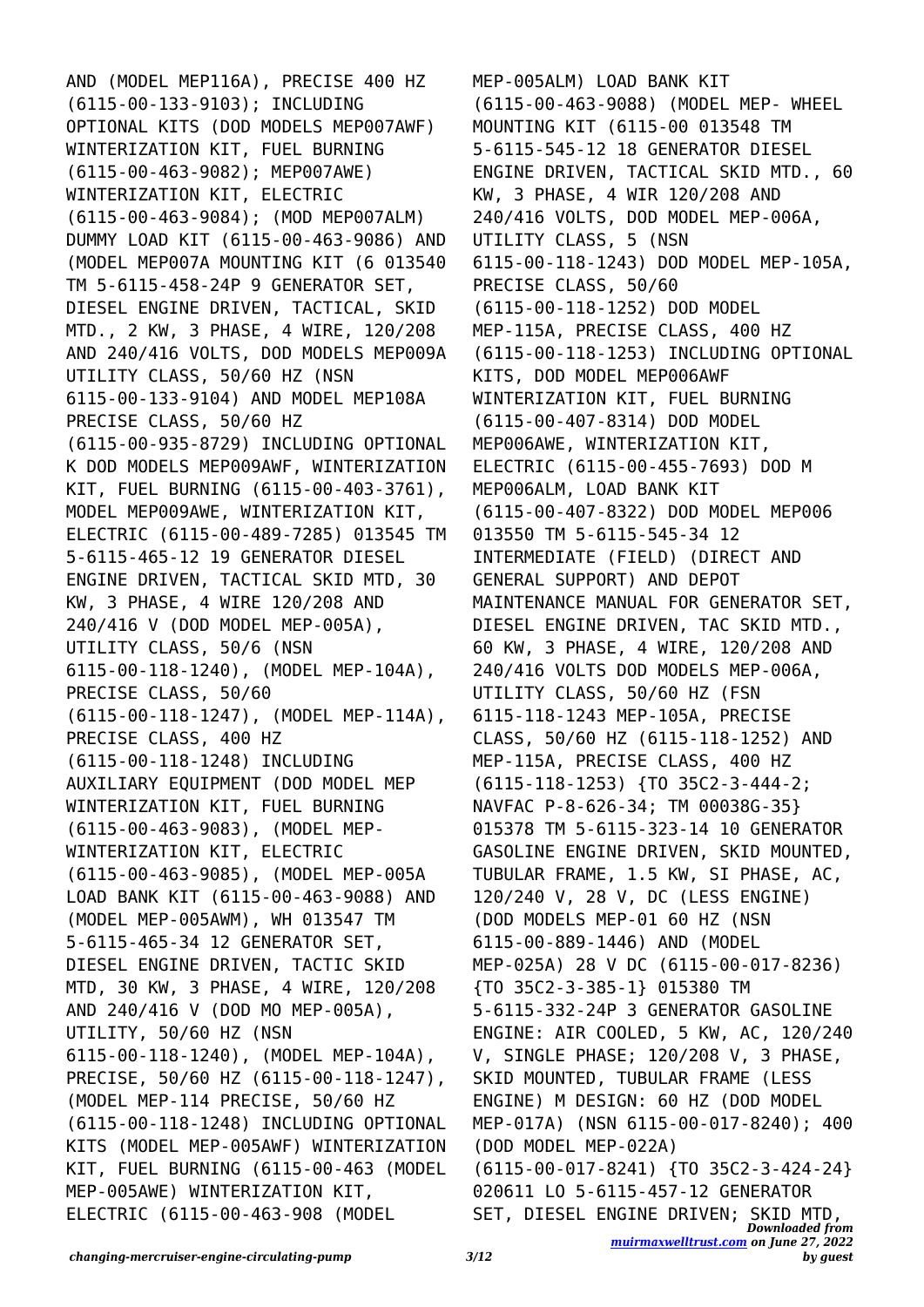100 KW, 3 PHASE, 120/208 AND 240/416 V (DOD MODELS MEP-007A), UTILITY CLASS, 50/ (NSN 6115-00-133-9101); (MODEL MEP-106A) PRECISE CLASS, 50/60 H (6115-00-133-9102) AND (MODEL MEP-116A), PRECISE CLASS, 400 HZ (6115-00-133-9103) 020612 LO 5-6115-458-12 GENERATOR SET, DIESEL ENGINE DRIVEN, SKID MTD, 200 KW, 3 PHASE, 4 WIRE, 120/208/416 VOLTS, DOD MODELS MEP-009A, UTILITY CLASS, 50/60 HERTZ (NSN 6115-00-133-9104), MEP-108A, PRECISE CLASS, 50 HERTZ (6115-00-935-8729) {LO 07536A-12} 020614 LO 5-6115-465-12 GENERATOR SET, DIESEL ENGINE DRIVEN, TACTICAL, SKID MOUNTED, 30 3 PHASE, 4 WIRE, 120/206 AND 240/416 V (DOD MODEL MEP-055A), UT CLASS, 50/60 HZ (NSN 6115-00-118-1240); (MODEL MEP 104A), PRECI CLASS, 50/60 HZ (6115-00-118-1247) AND (MODEL 114A) PRECISE CLA 400 HZ (6115-00-118-1248) 025150 TM 5-6115-271-14 12 GENERATOR SET, GASOLINE ENGINE DRIVEN, S MTD, TUBULAR FRAME, 3 KW, 3 PHASE, AC, 120/208 AND 120/240 V, 2 DC (LESS ENGINE) DOD MODEL MEP-016A, 60 HZ (NSN 6115-00-017-823 MODEL MEP-016C 60 HZ (6115-00-143-3311) MODEL MEP-021A 400 HZ (6115-00-017-8238) MODEL MEP-021C 400 HZ (6115-01-175-7321) MODEL MEP-026A DC HZ (6115-00-017-8239) MODEL MEP-026C 28 V DC (6115-01-175-7320) {TO 35C2-3-386-1; TM 05926A-14; NAVFAC P-8-6 025151 TM 5-6115-271-24P 3 GENERATOR SET, GASOLINE ENGINE DRIVEN, SKID MOUNTED, TUBULA FRAME, 3 KW, 3 PHASE, AC; 120/208 AND 120/240 VOLTS, 28 VDC (LE ENGINE) (DOD MODEL MEP-016A) 60 HERTZ (NSN 6115-00-017-8237) (MEP-021A) 400 HERTZ (6115-00-017-8238) (MEP-026A) 28 VDC HERTZ (6115-00-017-8239) (MEP-016C) 60 HERTZ (6115-01-143-3311) (MEP- 400 HERTZ (6115-01-175-7321) (MEP-026C) 28 VDC HERTZ (6115-01-175-7320) {TO 35C2-3-386-4; SL-4-05926A} 032507 TM 5-6115-275-14 10 GENERATOR SET,

*Downloaded from* GASOLINE ENGINE DRIVEN, SKID MOUNTED, TUBULAR FRAME, 10 KW, AC, 120/208V PHASE, AND 120/240V, SINGLE PHASE, LESS ENGINE: DOD MODELS MEP- HZ, (NSN 6115-00-889-1447) AND MEP-023A, 400 HZ (6115-00-926-08 {NAVFAC P-8-615-14; TO 35C2-3-452-1} (THIS ITEM IS INCLUDED ON EM 0086, EM 0088 & EM 0127) 032508 TM 5-6115-275-24P 5 GENERATOR, GASOLINE ENGINE DRIVEN, SKID MOUNTED, TUBULAR FRAME, 10 KW, AC, 120/208 V, 3 PHASE AND 120/240 V, SINGLE PHASE (LESS ENGINE); D MEP-018A, UTILITY CLASS, 60 HZ (NSN 6115-00-889-1447) AND MEP-0 PRECISE CLASS, 400 HZ (6115-00-926-0843) {NAVFAC P8-615-24P; TO 35C2-3-452-4} (THIS ITEM IS INCLUDED ON EM 0086, EM 0088 & EM 0127) 032551 TM 5-6115-584-12 11 GENERATOR SET, DIESEL ENGINE DRIVEN, TACTICAL SKID MTD, 5 KW, 1 PHASE, 2 WIRE; 1 PHASE, 3 WIRE; 3 PHASE, 4 WIRE, 120, 120/240 AND 120/208 V (DOD MODEL MEP-002A) UTILITY CLASS, 60 HZ (NSN 6115-00-465-1044) {NAVFAC P-8-622-12; TO 35C2-3-456-1; TM 05682C-12} 032640 TM 5-6115-585-12 12 GENERATOR SET, DIESEL ENGINE DRIVEN, TACTICAL SKID MTD, 10 KW, 1 PHASE, 2 WIRE 1 PHASE, 3 WIRE AND 3 PHASE, 4 WIRE; 120, 120/240 AND 120/208 V (DOD MODEL MEP-003A) UTILITY CLASS, 60 HZ (NSN 6115-00-465-1030 AND (MODEL MEP-112A), UTILITY CLASS, 400 HZ (6115-00-465-1027) {NAVFAC P-8-623-12; TO 35C2-3-455-1; TM-05684C/05685B-12} 032781 TM 5-6115-584-34 8 GENERATOR SET, DIESEL ENGINE DRIVEN, TAC SKID MOUNTED, 5 KW, 1 PHASE, 2 WIRE, 1 PHASE, 3 WIRE, 3 PHASE, 120, 120/240 AND 120/208 V (DOD MODEL MEP-002A), UTILITY CLASS, (NSN 6115-00-465-1044) {NAVFAC P-8-622-34; TO 35C2-3-456-2; TM 0568C-34} 032936 TM 5-6115-329-14 4 GENERATOR SET GASOLINE ENGINE DRIVEN, 0.5 KW (LESS ENGINE) (DOD MODEL MEP-014 UTILITY CLASS, 60 HZ) (NSN 6115-00-923-4469), (DOD MODEL MEP-01 UTILITY CLASS, 400 HZ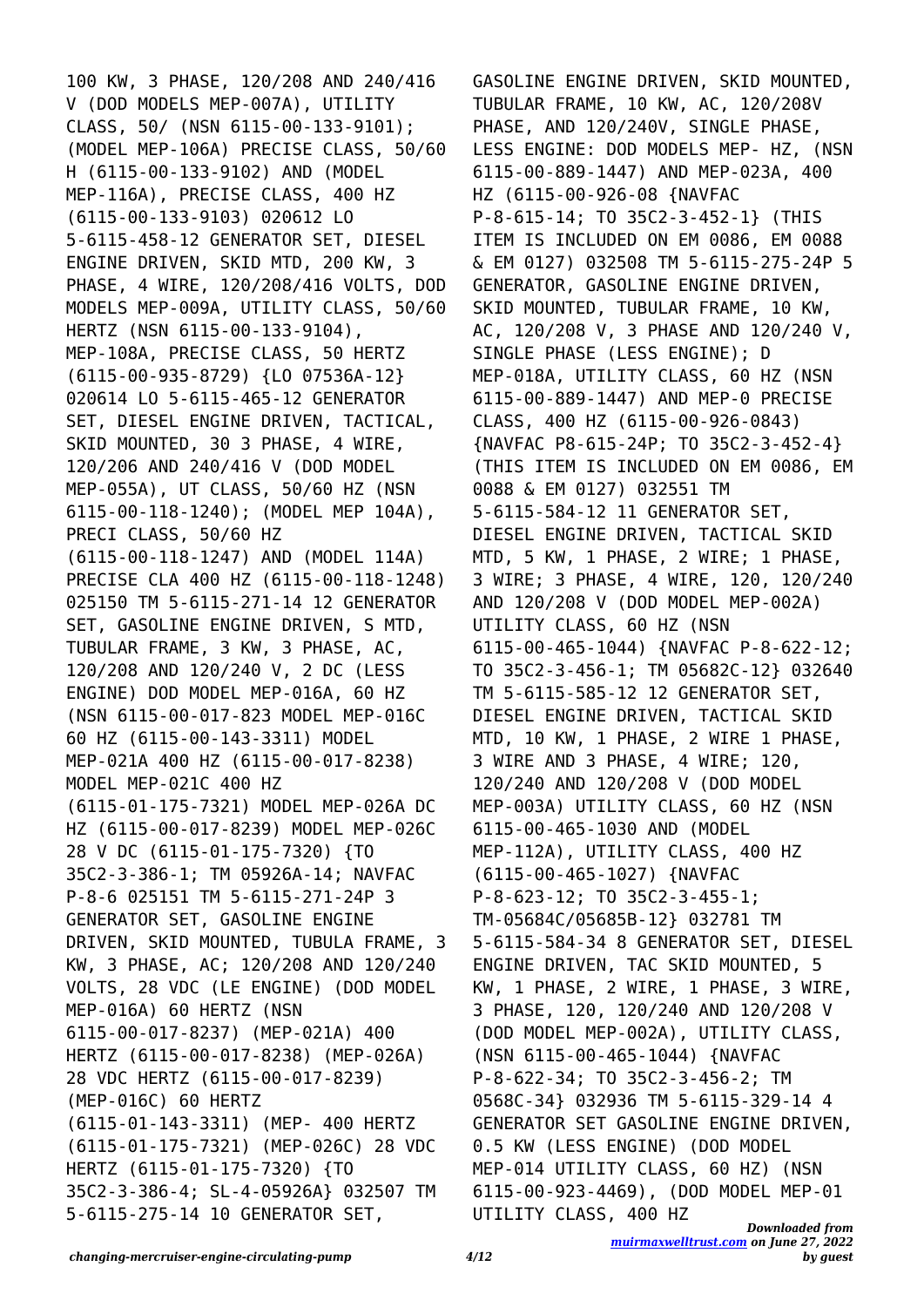(6115-00-940-7862) AND (DOD MODEL MEP-024 UTILITY CLASS, 28 VDC (6115-00-940-7867) {TO 35C2-3-440-1} 033374 TM 5-6115-332-14 10 GENERATOR SET, TAC GASOLINE ENGINE: AIR COOLED, 5 KW, AC, 120/240 V, SINGLE PHASE, V, 3 PHASE, SKID MOUNTED, TUBULAR FRAME (LESS ENGINE) (MILITARY DOD MODEL MEP-017A), UTILITY, 60 HZ (NSN 6115-00-017-8240) AND MODEL MEP-022A), UTILITY, 400 HZ (6115-00-017-8241) {NAVFAC P-8-614-14; TO 35C2-3-424-1} 033750 TM 5-6115-585-34 9 GENERATOR SET, DIESEL ENGINE DRIVEN, TAC SKID MOUNTED, 10 KW, 1 PHASE, 2 WIRE, 1 PHASE, 3 WIRE, 3 PHASE, 4 WIRE, 120, 120/240 AND 120/208 VOLTS (DOD MODEL MEP-003A), UT CLASS, 60 HZ (NSN 6115-00-465-1030) {NAVFAC P-8-623-12; TO 35C2-3-455-2; TM-05684C/05685B-34} 034072 TM 5-6115-585-24P 5 GENERATOR SET, DIESEL ENGINE DRIVEN, TA SKID MTD, 10 KW, 1 PHASE, 2 WIRE; 1 PHASE, 3 WIRE; 3 PHASE, 4 W 120, 120/240 AND 120/208 V (DOD MODELS 003A), UTILITY CLASS, 60 (NSN 6115-00-465-1030) AND (MODEL MEP-112A), UTILITY CLASS, 400 (6115-00-465-1027) {NAVFAC P-8-623-24P; TO 35C2-3-455-4; SL-4-05684C/06585B} 040180 TM 5-6115-584-12-HR HAND RECEIPT MANUAL COVERING END ITEM/COMPONENTS OF END ITEM (C BASIC ISSUE ITEMS (BII), AND ADDITIONAL AUTHORIZATION LIST (AAL GENERATOR SET, DIESEL ENGINE DRIVEN, TACTICAL SKID MTD, 5 KW, 1 WIRE; 1 PH, 3 WIRE; 3 PH, 4 WIRE, 120, 120/240 AND 120/208 V (D MEP-002A) UTILITY CLASS, 60 HZ (NSN 6115-00-465-1044) 040833 TM 5-6115-458-12-HR HAND RECEIPT MANUAL COVERING THE END ITEM/COMPONENTS OF END ITE BASIC ISSUE ITEMS (BII), AND ADDITIONAL AUTHORIZATION LIST (AA GENERATOR SET, DIESEL ENGINE DRIVEN, TACTICAL, SKID MOUNTED, 20 3 PHASE, 4 WIRE, 120/208 AND 240/416 V (DOD MODEL MEP-009A), UT CLASS, 50/60 HZ (NSN 6115-00-133-9104) AND (DOD MODEL MEP-108A) PRECISE CLASS, 50/60 HZ

*Downloaded from* (6115-00-935-8729) 040843 TM 5-6115-593-34 GENERATOR SET, DIESEL ENGINE DRIVEN, TAC SKID MTD, 500 KW, 3 PHASE, 4 WIRE, 120/208 AND 240/416 VOLTS DOD MODEL, MEP-029A, CLASS UTILITY, 50/60 HZ, (NSN 6115-01-030- DOD MODEL, MEP-029B, CLASS UTILITY, 50/60 HZ, (6115-01-318-6302 INCLUDING OPTIONAL KITS DOD MODEL, MEP-029AHK, HOUSING KIT, (6115-01-070-7550), DOD MODEL, MEP-029ACM, AUTOMATIC CONTROL MO (6115-01-275-7912) DOD MODEL, MEP-029ARC, REMOTE CONTROL MODULE (6110-01-070-7553) DOD MODEL, MEP-029ACC, REMOTE CONTROL CABLE, (6110-01-087-4127) {NAVFAC P-8 041070 TM 5-6115-593-12 GENERATOR SET, ENGINE DRIVEN, TACTICAL SKID MTD, 500 KW, 3 PHASE, 4 WIRE; 120/ 240/416 VOLTS DOD MODEL MEP-029A; CLASS UTILITY, HERTZ 50/60; (NSN 6115-01-030-6085); MEP-029B; UTILITY; 50/60; (6115-01-318- INCLUDING OPTIONAL KTS DOD MODELS MEP-029AHK; NOMENCLATURE HOUS (6115-01-070-7550) MEP-029ACM; AUTOMATIC CONTROL MODULE; (6115-01-275-7912); MEP-029ARC, REMOTE CONTROL MODULE, (6110-01-070-7553); MEP-029ACC, REMOTE CONTROL CABLE (6110-01-087-4127) {TO 35C2-3-463-1} 041338 LO 55-1730-229-12 POWER UNIT, AVIATION, MULTI-OUTPUT GTED ELECTRICAL, HYDRAULIC, PNEUMATIC (AGPU), WHEEL MOUNTED, SELF-PROPELLED, TOWABLE DOD MODEL-MEP-360A, CLASS-PRECISE, HERTZ-400, (NSN 1730-01-144-1897 042791 TM 5-6115-457-12-HR HAND RECEIPT MANUAL COVERING THE BASIC ISSUE ITEMS (BII) FOR GE SET, DIESEL ENGINE DRIVEN, TACTICAL, SKID MTD; 100 KW, 3 PHASE, 120/208 AND 240/416 V (DOD MODELS MEP007A), UTILITY CLASS, 50/6 (NSN 6115-00-133-9101), (MODEL MEP-106A), PRECISE CLASS, 50/60 (6115-00-133-9102) AND (MODEL MEP116A) PRECISE CLASS, 400 HZ (6115-00-133-9103) 043437 TM 5-6115-593-24P 1 GENERATOR SET, DIESEL ENGINE DRIVEN, TACTICAL SKID

*[muirmaxwelltrust.com](https://muirmaxwelltrust.com) on June 27, 2022*

*by guest*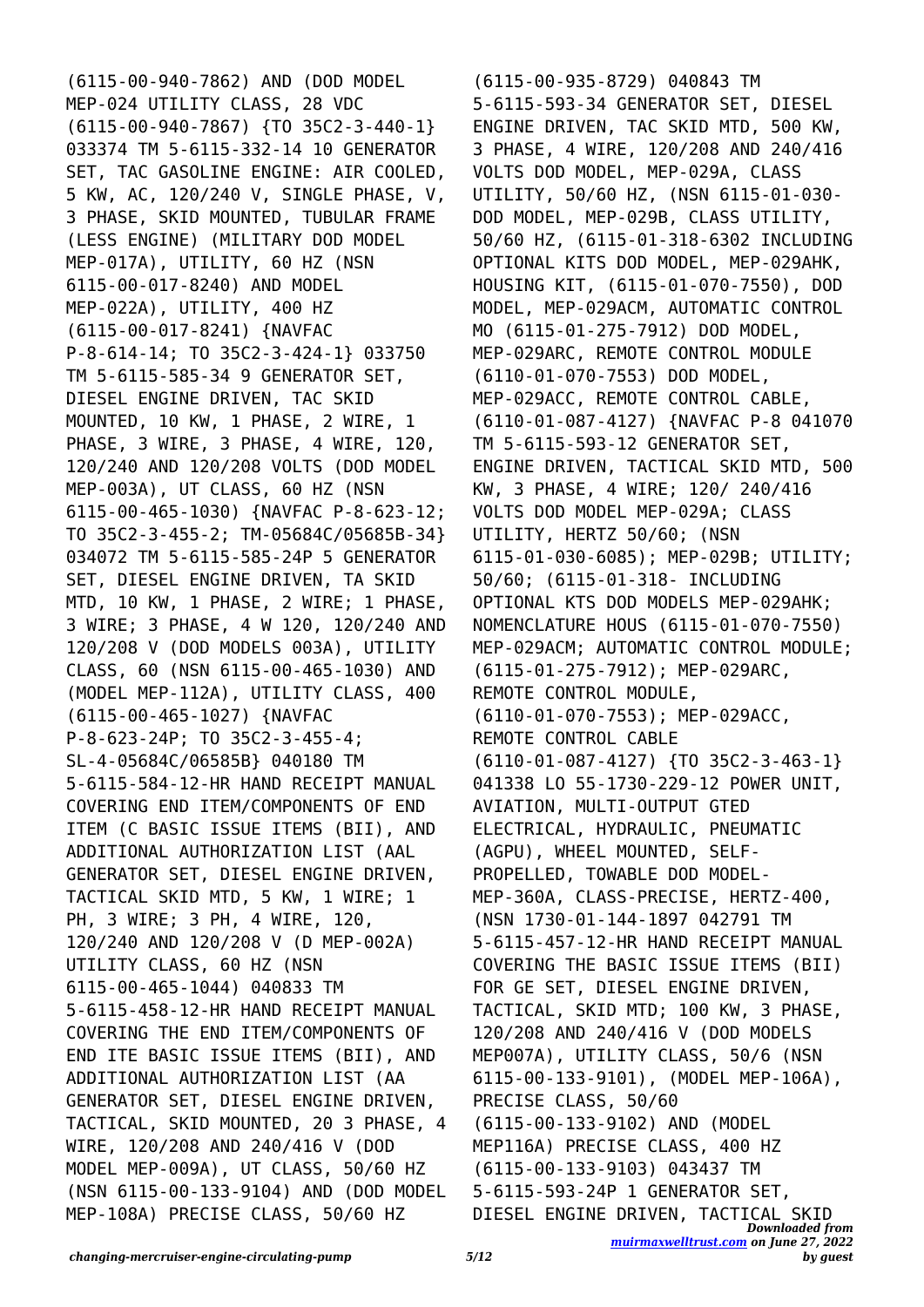MOUNTED, 500 KW, 3 PHA 4 WIRE; 120/208 AND 240/416 VOLTS DOD MODEL MEP-029A UTILITY CL 50/60 HZ (NSN 6115-01-030-6085) MEP-029B UTILITY CLASS, 50/60 (6115-01-318-6302) INCLUDING OPTIONAL KITS DOD MODEL MEP-029AHK HOUSING KIT (6115-01-070-7550) MEP-029ACM AUTOMATIC CONTROL MOD (6115-01-275-7912) MEP-029ARC REMOTE CONTROL MODULE (6110-01-070-7553) MEP-029ACC REMOTE CONTROL CABLE (6110-01-087 {NAVFAC P-8-631-24P; TO 35C2-3-463-4} 044703 TM 5-6115-545-12-HR HAND RECEIPT MANUAL COVERING COMPONENTS OF END ITEM (COEI), BAS ITEMS (BII), AND ADDITIONAL AUTHORIZATION LIST (AAL) FOR GENERA DIESEL ENGINE DRIVEN, TACTICAL SKID MTD, 60 KW, 3 PHASE, 4 WIRE 120/208 AND 240/416 V (DOD MODELS MEP-006A) UTILITY CLASS, 50/6 (NSN 6115-00-118-1243), (MODEL MEP-105A) PRECISE CLASS, 50/60 H (6115-00-118-1252) AND (MODEL MEP-115A) PRECISE CLASS, 400 HZ (6115-00-118-1253) 050998 TM 5-6115-600-12 8 GENERATOR DIESEL ENGINE DRIVEN, TACTICAL SKID MTD, 100 KW, 3 PHASE, 4 WIR 120/208 AND 240/416 V (DOD MODEL MEP-007B) CLASS UTILITY, 50/60 (NSN 6115-01-036-6374) INCLUDING OPTIONAL KITS, DOD MODEL MEP00 WINTERIZATION KIT, FUEL BURNING AND MEP007BWE WINTERIZATION KIT ELECTRIC 051007 TM 5-6115-600-24P 4 GENERATOR SET, DIESEL ENGINE DRIVEN, 100 KW, 3 PHASE, 4 WIRE, 120/208 AND VOLTS (DOD MODEL MEP-007B), UTILITY CLASS, 50/60 HZ (NSN 6115-01-036-6374) INCLUDING OPTIONAL KITS, DOD MODEL MEP007BWF, WINTERIZATION KIT, FUEL BURNING AND MEP007BWE WINTERIZATION KIT, ELECTRIC {TO 35C2-3-442-14; NAVFAC P-8-628-24P; SL-4-07464B} 057268 LO 5-6115-600-12 GENERATOR SET, DIESEL ENGINE DRIVEN; TACTICAL, SKID MTD, 100 KW PHASE, 4 WIRE; 120/208 AND 240/416 V (DOD MODEL MEP007B), CLASS UTILITY, 50/60 HZ (NSN

*Downloaded from* 6115-01-036-6374) 057513 LO 5-6115-604-12 GENERATOR SET, DIESEL ENGINE DRIVEN, AIR TRANSPORTABLE; SKID MT 750 KW, 3 PHASE, 4 WIRE; 2400/4160 AND 2200/3800 VOLTS (DOD MOD MEP208A) CLASS PRIME UTILITY, HZ 50/60 (NSN 6115-00-450-5881) {LI 6115-12/9} 060183 TM 5-6115-612-24P 6 GENERATOR SET, AVIATION, GAS TURBINE ENGINE DRIVEN, INTEGRA TRAILER MOUNTED, 10KW, 28 VOLTS MODEL MEP-362A, PRECISE, DC (NSN 6115-01-161-3992) {TM 6115-24P/1; AG-320B0-IPE-000; TO 35C2-3-471-4} 060188 TM 5-6115-612-34 4 GENERATOR SET, AVIATION, GAS TURBINE ENG DRIVEN, INTEGRAL TRAILER MOUNTED 10KW 28 VOLTS DOD MODEL MEP 36 PRECISE, DC, (NSN 6115-01-161-3992) {AG-320BO-MME-OOO; TM 6115- TO 35C2-3-471-2} 060645 LO 5-6115-612-12 AVIATION GENERATOR SET, GAS TURBINE, ENGINE DRIVEN, INTEGRAL TR MOUNTED, 10KW, 28 VOLTS DC DOD MODEL MEP 362A CLASS PRECISE (NSN 6115-01-161-3992) 060921 TM 55-1730-229-34 5 POWER UNIT, AVIATION, MULTI-OUTPUT GTED, ELECTRICAL, HYDRAULIC, PNEUMATIC (AGPU) WHEEL MOUNTED, SELF-PROPELLED, TOWA AC 400HZ, 3PH, 0.8 PF, 115/200V, 30 KW, DC 28VDC 700 AMPS, PNEUMATIC, 60 LBS/MIN. AT 40 PSIG, HYDRAULIC, 15 GPM AT 3300 PS DOD MODEL MEP-360A, CLASS PRECISE, 400 HERTZ, (NSN 1730-01-144- {AG 320A0-MME-000; TO 35C2-3-473-2; TM 1730-34/1} 060922 TM 55-1730-229-12 8 POWER UNIT, AVIATION, MULTI-OUTPUT GTED ELECTRICAL, HYDRAULIC, PNEUMATIC (AGPU) WHEEL MOUNTED, SELF-PROPELLED, TOWABLE, AC 400HZ, 3PH, 0.8 PF, 115/200V, 30 KW, DC 28 VDC 700 AMPS, PNEUMATIC 60 LBS/M AT 40 PSIG, HYDRAULIC 15 GPM AT 3300 PSIG, DOD MODEL MEP-360A, CLASS PRECISE, HERTZ 400, (NSN 1730-01-144-1897) {AG 320A0-OMM-OOO; TO 35C2-3-473-1; TM 1730-12/1} 061758 LO 5-6115-614-12 GENERATOR SET, DIESEL ENGINE DRIVEN, TACTICAL SKID MTD. 200 KW, 3 PHASE, 4 WIRE, 120/208 AND 240/416 VOLTS MODEL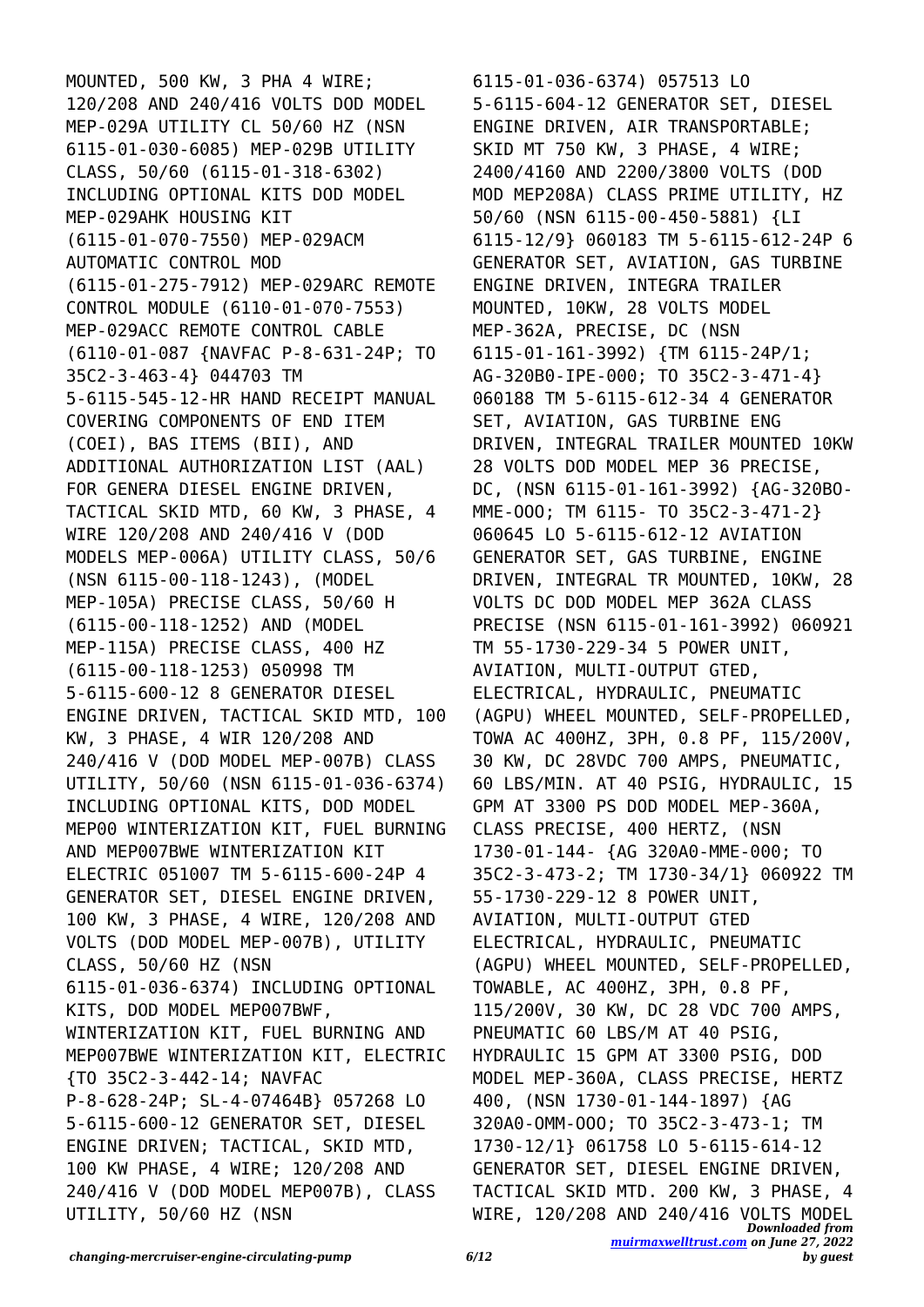MEP009B, UTILI 50/60 HERTZ, (NSN 6115-01-021-4096) 061772 LO 5-6115-622-12 GENERATOR SET, DIESEL ENGINE-DRIVEN, WHEEL MOUNTED 750-KW, 3-PH 4-WIRE, 2200/3800 AND 2400/4160 VOLTS CUMMINS ENGINE COMPANY IN MODEL KTA-2300G-2 DOD MODEL MEP-012A; CLASS UTILITY; HERTZ 062762 LO 5-6115-615-12 GENERATOR SET, DIESEL ENGINE DRIVEN, TACTICAL SKID MOUNTED, 3 K MODEL 016B; CLASS UTILITY MODE 50/60 HZ (NSN 6115-01-150-4140); DOD MODEL MEP-021B; CLASS UTILITY; MODE 400 HZ (6115-01-151-812 DOD MODEL MEP-026B; CLASS UTILITY; MODE 28 VDC (6115-01-150-036 {LI 05926B/06509B-12/5; P-8-646-LO} 064310 TM 5-6115-626-14&P 2 POWER UNIT PU-406B/M (NSN 6115-00-394-9576) MEP-005A 30 KW 60 HZ GENERATOR SET M200A1 2-WHEEL4-TIRE, MODIFIED TRAILER 064390 TM 5-6115-632-14&P 5 POWER UNIT PU-753/M (NSN 6115-00-033-1 MEP-003A 10 KW 60 HZ GENERATOR SET M116A2 2-WHEEL, 2-TIRE, MODI TRAILER 064392 TM 5-6115-629-14&P 3 POWER PLANT AN/AMJQ-12A (NSN 6115-00-257-1602) (2) MEP-006A 60HZ, GENERATOR SETS (2) M200A1 2-WHEEL, 4-TIRE, MODIFIED TRAIL 064443 TM 5-6115-625-14&P 2 POWER UNIT PU-405A/M (NSN 6115-00-394-9577) MEP-004A 15 KW 60 HZ GENERATOR SET M200A1 2-WHEEL, 4- TIRE, MODIFIED TRAILER (THIS ITEM IS INCLUDED ON EM 0086 & EM 0087) 064445 TM 5-6115-633-14&P 4 POWER PLANT AN/MJQ-18 (NSN 6115-00-033-1398) (2) MEP-003A 1 60 HZ GENERATOR SETS M103A3 2-WHEEL 1 1/2 TON MODIFIED TRAILER 064446 TM 5-6115-628-14&P 4 POWER PLANT AN/MJQ-15 (NSN 6115-00-400-7591) (2) MEP-113A 1 400 HZ GENERATOR SETS, (2) M200A1 2- WHEEL, 4-TIRE, MODIFIED TRA (THIS ITEM IS INCLUDED ON EM 0086) 064542 TM 5-6115-631-14&P 4 POWER PLANT AN/MJQ-16 (NSN 61 15-00-033-1395) (2) MEP-002A 5 KW 60 HZ GENERATOR SETS M103A3 2-WHEEL, 2-TIRE, MODIFIED TRAI 065071 TM 55-1730-229-24P 6 POWER

*Downloaded from [muirmaxwelltrust.com](https://muirmaxwelltrust.com) on June 27, 2022* AVIATION, MULTI-OUTPUT GTED ELECTRICAL, HYDAULIC, PNEUMATIC (AG WHEEL MOUNTED, SELF-PROPELLED, TOWABLE AC 400 HZ, 3 PH, 0.8 PF, 115/200V, 30 KW DC 28 VDC 700 AMPS PNEUMATIC 60 LBS/MIN. AT 40 HYDRAULIC 15 GPM AT 3300 PSIG DOD MODEL MEP-360A, CLASS PRECISE 400 HERTZ (NSN 1730-01-144-1897) {TO 35C2-3-473-4; TM 1730-24P/ AG 320A0- IPB-000} 065603 TB 5-6115-593-24 WARRANTY PROGRAM FOR GENERATOR SET DOD MODEL MEP-029A HOUSING K DOD MODEL MEP-029AHK 066727 TM 5-6115-640-14&P 2 POWER AN/MJQ-32 (NSN 6115-01-280-2300) AN/MJQ-33 (6115-01-280-2301) ( MEP-701A 3KW 60 HZ ACOUSTIC SUPPRESSION KIT GENERATOR SETS M116 2-WHEEL, 2-TIRE, 3/4-TON MODIFIED TRAILERS 066808 TM 5-6115-627-14&P 2 POWER PLANT AN/MJQ-10A (NSN 6115-00-394-9582); (2) MEP-005A 30 KW 60 HZ GEN SETS; (2) M200A1 2-WHEEL, 4 TIRE MODIFIED TRAILERS 066809 TM 5-6115-630-14&P 4 POWER UNIT, PU-751/M (NSN 6115-00-033-1373) MEP-002A, 5 KW, 60 HZ GENERATOR SET M116A1 2-WHEEL, 2- TIRE, MODIFIED TRAILER 066824 TM 5-6115-465-10-HR 1 HAND RECEIPT MANUAL COVERING END ITEM/COMPONENTS OF END ITEM (C BASIC ISSUE ITEMS, (BII) AND ADDITIONAL AUTHORIZATION LIST (AAL GENERATOR SET, DIESEL ENGINE DRIVEN, TACTICAL SKID MOUNTED, 30K 4 WIRE, 120/208 AND 240/416 VOLTS - MEP-005A, UTILITY, 50/60 HE (NSN 6115-00-118-1240); MEP-104A, PRECISE, 50/60 HERTZ, (6115-00-118-1247): MEP-114A, PRECISE, 400 HERTZ, (6115-00-118- INCLUDING AUXILIARY EQUIPMENT MEP-005AWF WINTERIZATION KIT, FUE BURNING (6115-00-463-9083); MEP-005AWE, WINTERIZATION KIT, ELEC (6115-00 067310 TM 9-6115-650-14&P 1 POWER PLAN AN/MJQ-25 (NSN 6115-01-153-7742) (2) MEP-112A 10 KW 400 HZ GENE SETS M103A3 2-WHEEL, 2- TIRE, MODIFIED TRAILER 067311 TM 9-6115-653-14&P 2 POWER UNIT PU-732/M (NSN 6115-00-260-3082) MEP-113A 15 KW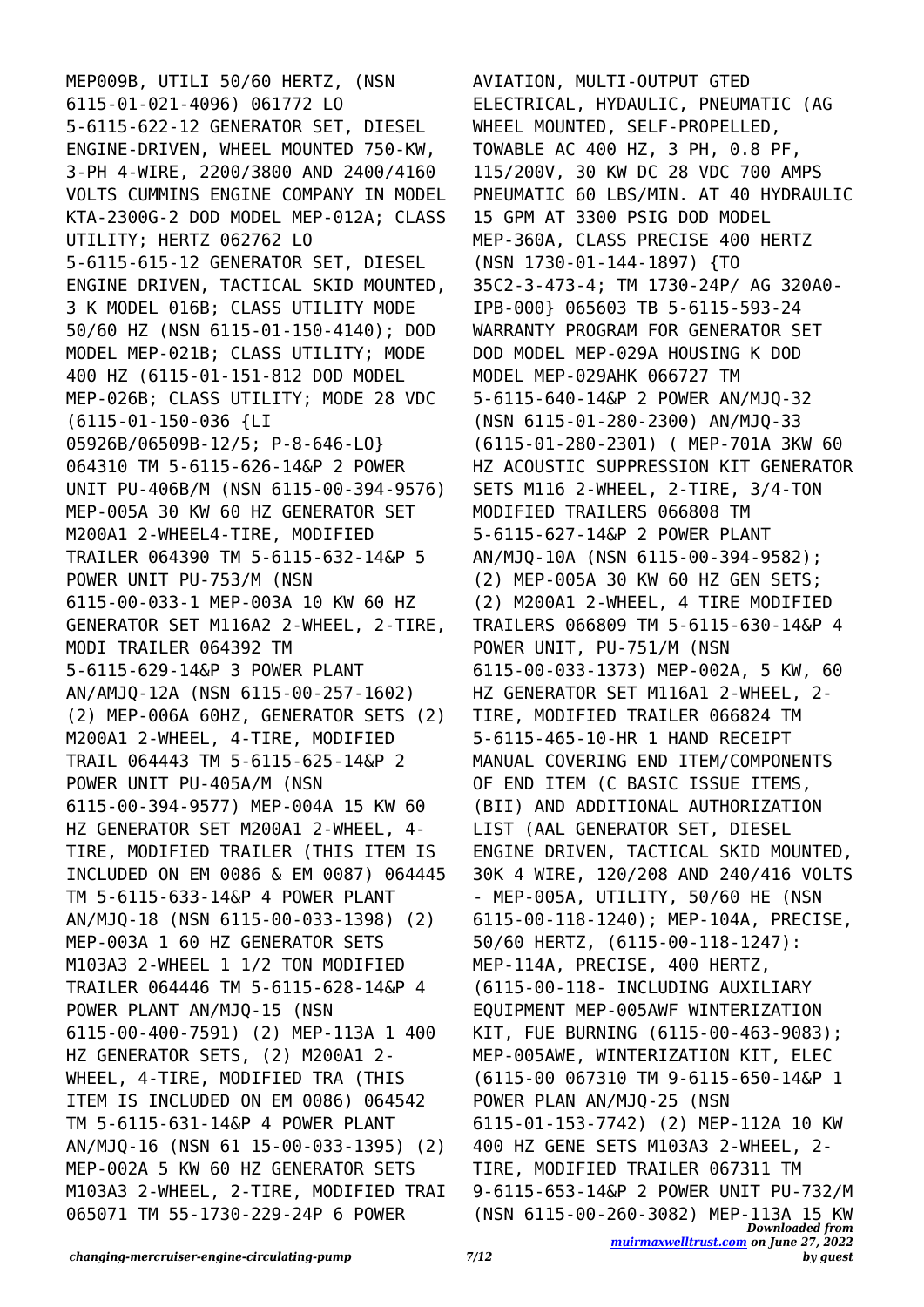400 HZ GENERATOR SET M200 2-WHEEL, 4- TIRE, MODIFIED TRAILER 067544 TM 9-6115-652-14&P 1 POWER UNIT PU-760/M (NSN 6115-00-394-9581) MEP-114A 30 KW 400 HZ GENERATOR M200A1 2-WHEEL, 4- TIRE, MODIFIED TRAILER 067632 TM 9-6115-648-14&P POWER UNIT PU-650B/G (NSN 6115-00-258-1622) MEP-006A 60 KW 60 HZ GENERATOR M200A1 2-WHEEL, 4- TIRE, MODIFIED TRAILER 067744 TM 9-6115-646-14&P 1 POWER UNIT PU-495A/G, (NSN 6115-00-394-9575) AND PU-495B/G, (6115-01-134-0 MEP-007A 100 KW, 60 HZ OR MEP-007B, 100 KW, 60 HZ GENERATOR SET M353-2-WHEEL, 2-TIRE MODIFIED TRAILER 067746 TM 9-6115-651-14&P POWER UNIT 707A/M (NSN 6115-00-394-9573) MEP-115A, 60 KW, 400 HZ GENERATOR M200A1, 2-WHEEL, 4-TIRE, MODIFIED TRAILER 067879 TM 9-6115-647-14&P 1 POWER UNIT PU-789/M (NSN 6115-01-208-9827) MEP-114A, 30 KW 400 HZ GENERATOR SET M353 2-WHEEL, 2-TIRE, MODIFIED TRAILER 069601 TM 9-6115-464-10-HR HAND RECEIPT MANUAL COVERING THE END ITEMS/COMPONENTS OF END IT (COEI), BASIC ISSUE ITEMS (BII), AND ADDITIONAL AUTHORIZATION L (AAL) FOR GENERATOR SET, DIESEL ENGINE DRIVEN, TACTICAL SKID MO 15 KW, 3 PHASE, 4 WIRE, 120/208 AND 240/416 VOLTS DOD MODEL MEP UTILITY CLASS, 50/60 HERTZ (NSN 6115-00-118-1241) DOD MODEL MEP PRECISE CLASS, 50/60 HERTZ (6115-00-118-1245) DOD MODEL MEP-113 PRECISE CLASS, 400 HERTZ (6115-00-118-1244) 069602 LO 9-6115-464-12 GENERATOR SET, DIESEL ENGINE DRIVEN, TACTICAL, SKID MTD, 15KW, 4 WIRE, 120/208 AND 240/416 VOLTS (DOD MODEL MEP 004A) (NSN 6115-00-118-1241); (DOD MODEL MEP 104A) (6115-00-118-1245) (DOD MODEL MEP-113A) (6115-00-118-1244) 069954 TM 9-6115-465-24P 2 GENERATOR SET, DIESEL ENGINE DRIVE TACTICAL SKID MTD. 30KW, 3 PHASE, 4 WIRE, 120/208 AND 240/416 V MODELS; MEP-005A, UTILITY, 50/60 HZ, (NSN 6115-00-118-1240), MEP-104A PRECISE,

*Downloaded from* 50/60 HZ, (6115-00-118-1247), MEP-114A, PRECISE, 400 H (6115-00-118-1248), INCLUDING OPTIONAL KITS, DOD MODELS; MEP-00 WINTERIZATION KIT, FUEL BURNING, (6115-00-463-9083), MEP-005-AW WINTERIZATION KIT, ELECTRIC, (6115-00-463-9085), MEP-002-ALM, L BANK KIT, (6115-00-463-9088), MEP-005-AWM, WHEEL MOUNTING KIT, (6115-00-463-9094) {TO-35C2-3- 070096 TM 9-6115-464-24P 1 GENERATOR S DIESEL ENGINE DRIVEN, TACTICAL SKID MTD., 15KW, 3 PHASE, 4 WIRE 120/208 AND 240/416 VOLTS (DOD MODEL MEP-004A) UTILITY CLASS 50/60 HERTZ (NSN 6115-00-118-1241) (DOD MODEL MEP-103A) PRECISE CLASS 50/60 HERTZ (6115-00-118-1245) (DOD MODEL MEP-113A) PRECI CLASS 400 HERTZ (6115-00-118-1244) INCLUDING OPTIONAL KITS (DOD MODEL MEP-005-AWF) WINTERIZATION KIT, FUEL BURNING (6115-00-463 (DOD MODEL MEP-005-AWE) WINTERIZATION KIT, ELECTRIC (6615-00-46 (DOD MODEL MEP-004-ALM) LOAD BANK KIT (6115-00-191-9201 071025 TM 9-6115-641-10 2 GENERATOR SET SKID MOUNTED, TACTICAL QUIET 5 KW, 60 AND 400 HZ MEP-802A (60 HZ) (NSN 6115-01-274-7387) MEP-812A (400 HZ) (6115-01-274-7391) {TO 35C2-3-456-11} 071026 TM 9-6115-642-10 2 GENERATOR SET SKID MOUNTED, TACTICAL QUIE 10 KW, 60 AND 400 HZ MEP-803A (60 HZ) (NSN 6115-01-275-5061) MEP-813A (400 HZ) (6115-01-274-7392) {TO 35C2-3-455-11; TM 09247A/09248A-10/1} 071028 TM 9-6115-643-10 3 GENERATOR SET, SKID MOUNTED, TACTICAL QUI 15 KW, 50/60 AND 400 HZ MEP-804A (50/60 HZ) (NSN 6115-01-274-73 MEP-814A (400 HZ) (6115-01-274-7393) {TO 35C2-3-445-21} 071029 TM 9-6115-644-10 2 GENERATOR SET, SKID MOUNTED, TACTICAL QUIET 30 KW, 50/60 AND 400 HZ MEP-805A (50/60 HZ), (NSN 6115-01-274-7389) MEP-815A (400 HZ), (6115-01-274-7394) {TO 35C2-3-446-11; TM 09249A/09246A-10/1} 071030 TM 9-6115-645-10 2 GENERATOR

*[muirmaxwelltrust.com](https://muirmaxwelltrust.com) on June 27, 2022*

*by guest*

*changing-mercruiser-engine-circulating-pump 8/12*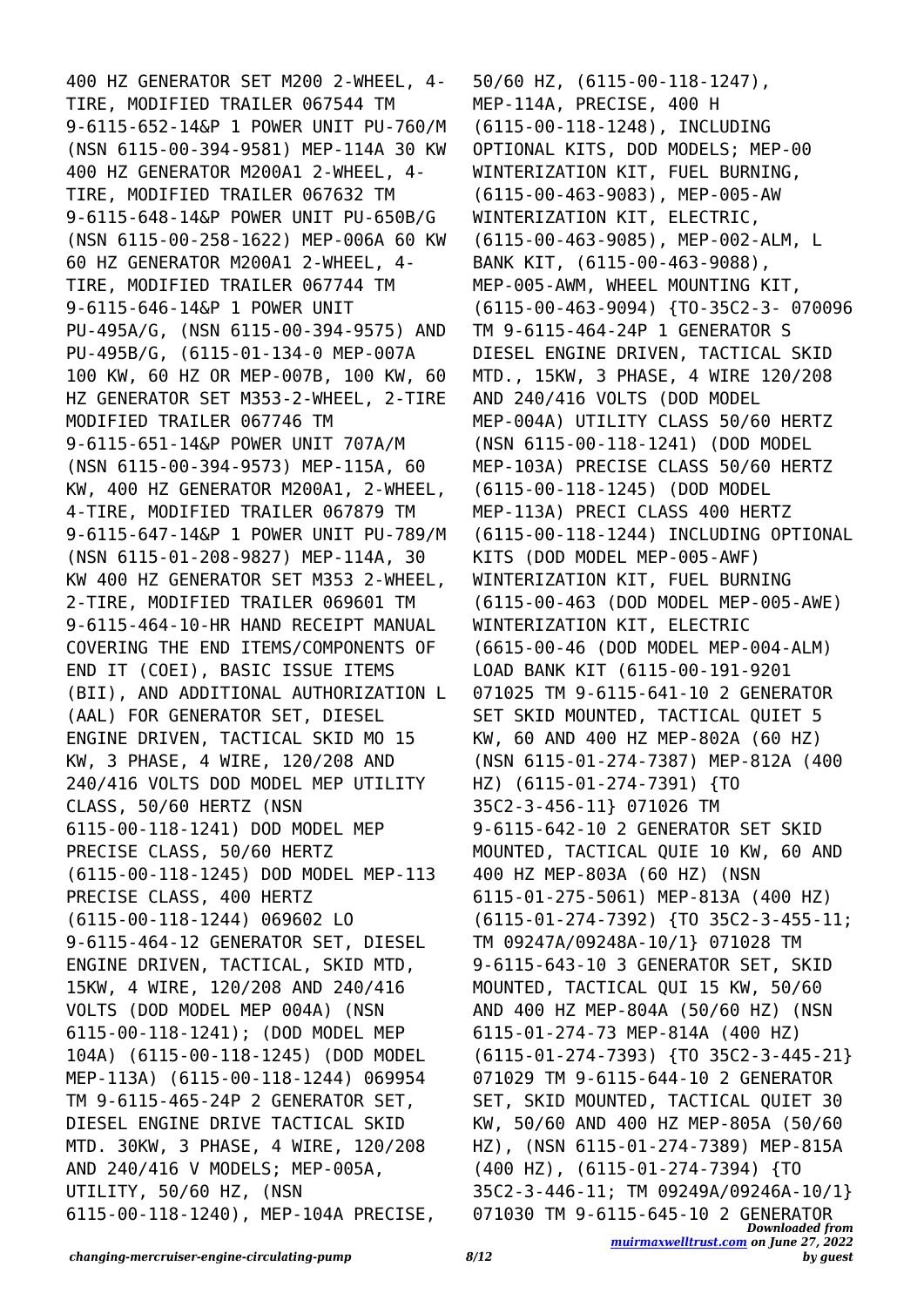SET, SKID MOUNTED, TACTICAL QUIET 60 KW, 50/60 AND 400 HZ MEP-806A (50/60 HZ), (NSN 6115-01-274-7390) MEP-816A (400 HZ), (6115-01-274-7395) {TO 35C2-3-444-11; TM 09244A/09245A-10/1} 071031 LO 9-6115-641-12 GENERATOR SET, SKID MOUNTED, TACTICAL QUIET 5 KW, 60 AND 400 HZ MEP-802A TACTICAL QUIET 60 HZ (NSN 6115-01-274-7387) MEP-812A TACTICAL QUIET 400 HZ (6115-01-274-7391) 071032 LO 9-6115-642-12 GENERATOR SET, SKID MOUNTED, TACTICAL QUIET 10 KW, 60 AND 400 H MEP-803A TACTICAL QUIET 60 HZ (NSN 6115-01-275-5061) MEP-813A TACTICAL QUIET 400 HZ (6115-01-274-7392) 071033 LO 9-6115-643-12 GENERATOR SET, SKID MOUNTED, TACTICAL QUIET 15 KW, 50/60/400 HZ MEP-804A TACTICAL QUIET 50/60 HZ (NSN 6115-01-274-7388) MEP-814 TACTICAL QUIET 400 HZ (6115-01-274-7393) 071034 LO 9-6115-644-12 GENERATOR SET, SKID MOUNTED, TACTICAL QUIET 30 KW, 50/60 AND 40 MEP-805A TACTICAL QUIET 50/60 HZ (NSN 6115-01-274-7389) MEP-815 TACTICAL QUIET 400 HZ (6115-01-274-7394) {LI 09249A/09246A-12} 071035 LO 9-6115-645-12 GENERATOR SET, SKID MOUNTED, TACTICAL QUIET 60 KW, 50/60 AND 40 MEP-806A TACTICAL QUIET 50/60 HZ (NSN 6115-01-274-7390) MEP-816 TACTICAL QUIET 400 HZ (6115-01-274-7395) {LI 09244A/09245A-12} 071036 TB 9-6115-641-24 WARRANTY PROGRAM FOR GENERATOR SET, TACTICAL QUIET 5 KW, 60 AND 400 HZ MEP-802A AND MEP-812A 071037 TB 9-6115-642-24 WARRANTY PROGRAM FOR GENERATOR SET, TACTICAL QUIET 10 KW, 60 AND 400 HZ MEP-803A AND MEP-813A {SI 09247A/09248A-24} 071038 TB 9-6115-643-24 WARRANTY PROGRAM FOR GENERATOR SET, TACTICAL QUIET 15 KW, 50/60 AND 400 HZ MEP-804A AND MEP-814A 071039 TB 9-6115-644-24 WARRANTY PROGRAM FOR GENERATOR SET, TACTICAL QUIET 30 KW, 50/60 AND 400 HZ MEP-805A AND

*Downloaded from* MOUNTED, TACTICAL QUIET 60KW, 50/60*[muirmaxwelltrust.com](https://muirmaxwelltrust.com) on June 27, 2022* MEP-815A {SI 09249A/09246A-24} 071040 TB 9-6115-645-24 WARRANTY PROGRAM FOR GENERATOR SET, TACTICAL QUIET 60 KW, 50/60 AND 400 HZ MEP-806A AND MEP-816A {SI 09244A/09245A-24} 071541 TM 9-6115-464-12 2 GENERATOR SET, DIESEL ENGINE DRIVEN, TACTICAL SKID MTD, 15 KW, 3 PHASE, 4 WIRE, 120/2 AND 240/416 VOLTS DOD MODEL MED-004A UTILITY CLASS 50/60 HERTZ (NSN 6115-00-118-1241) DOD MODEL MEP-103A PRECISE CLASS 50/60 HERTZ (6115-00-118-1245) DOD MODEL MEP-113A PRECISE CLASS 400 HERTZ (6115-00-118-1244) INCLUDING OPTIONAL KITS DOD MODEL MEP-005-AWF WINTERIZATION KIT, FUEL BURNING (6115-00-463-9083) DOD MODEL MEP-005- AWE WINTERIZATION KIT, ELECTRIC (6115-00-463-9085) DOD MODEL MEP-004- ALM LOAD BANK KIT (6115-00-291 071604 TM 9-6115-645-24P GENERATOR SET, TACTICAL QUIET 60KW, 50/60/400 HZ (NSN 6115-01-274-7390) (MEP-806A) (6115-01-274-7395) (MEP-816A) {TO 35C2-3-444-14; TM 09244A/09245A-24P/3} 071605 TM 9-6115-642-24P GENERATOR SET, TACTICAL QUIET 10 KW, 60/400 HZ (NSN 6115-01-275-5061) (MEP-803A) (6115-01-274-7392) (MEP-813A) {TO 35C2-3-455-14; TM 09247A/09248A-24P/3} 071610 TM 9-6115-643-24P GENERATOR SET, TACTICAL QUIET 15KW, 50/60 - 400 HZ (NSN 6115-01-274-7388) (MEP-804A) (6115-01-274-7393) (MEP-814A) {TO 35C2-3-445-24} 071611 TM 9-6115-644-24P GENERATOR SET, TACTICAL QUIET 30KW, 50/60-400 HZ (NSN 6115-01-274-7389) (MEP-805A) (6115-01-274-7394) (MEP-815A) {TO 35C2-3-446-14; TM 09249A/09246A-24P/3} 071613 TM 9-6115-641-24P GENERATOR SET, TACTICAL QUIET 5 KW, 60/400 HZ (NSN 6115-01-274-7387) (MEP-802A) (6115-01-274-7391) (MEP-812A) {TO 35C2-3-456-14} 071713 TM 9-6115-645-24 4 GENERATOR SET, SKID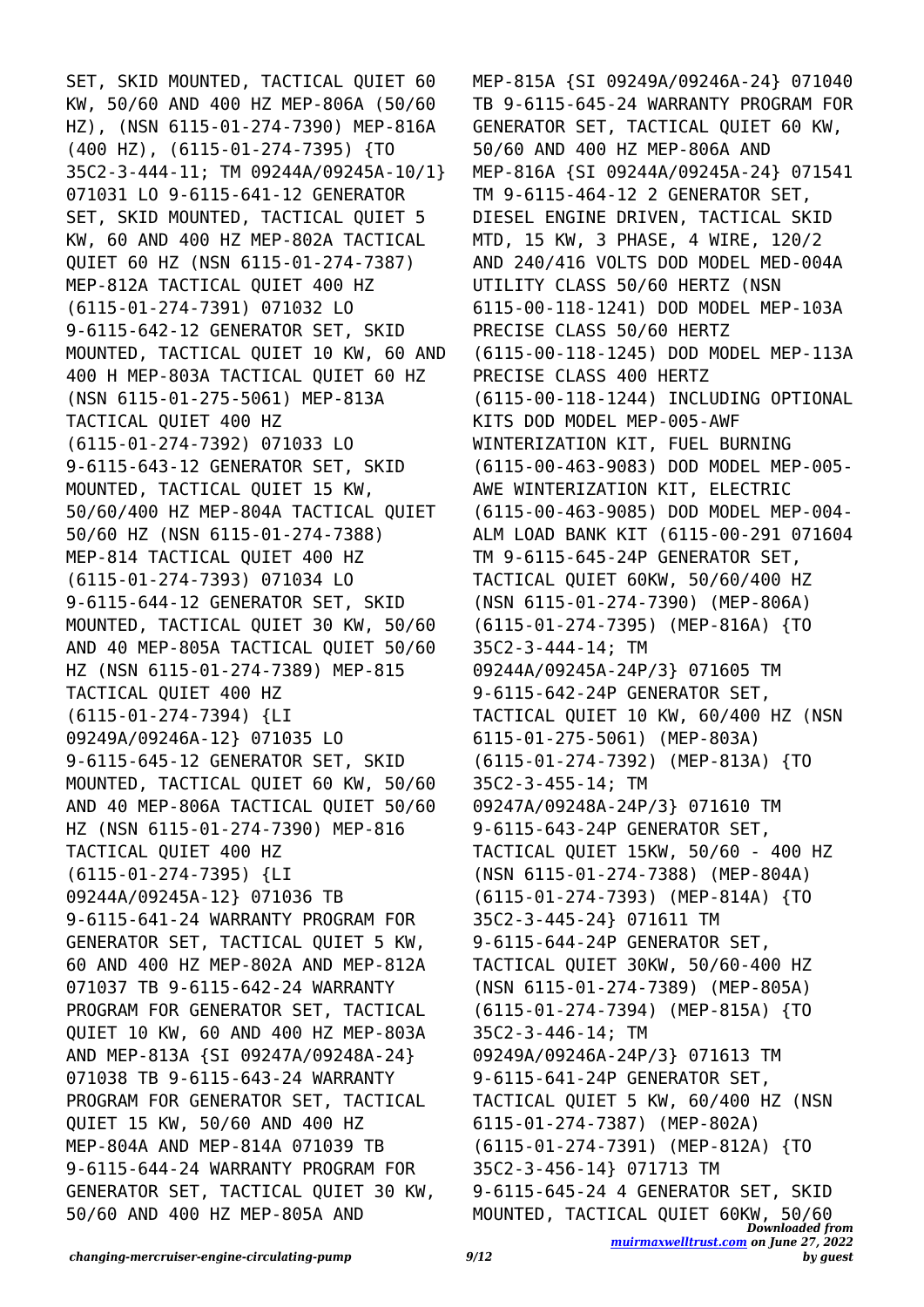AND 400 HZ MEP-806A (50/60 HZ) (NSN 6115-01-274-7390) MEP-816A (400 HZ) (6115-01-274-7395) {TO 35C2-3-444-12; TM 09244A/09245A-24/2} 071748 TM 9-6115-644-24 1 GENERATOR SET, SKID MOUNTED, TACTICAL QUIET 30 KW, 50/60 AND 400 HZ MEP-805A (50/60 HZ) (NSN 6115-01-274-7389) MEP-815A (400 HZ) (6115-01-274-7394) {TO 35C2-3-446-12; TM 09249A/09246A-24/2} 071749 TM 9-6115-643-24 4 GENERATOR SET, SKID MOUNTED, TACTICAL QUIET 15 KW, 50/60 AND 400 HZ MEP-804A (50/60 HZ) (NSN 6115-01-274-7388) MEP-814A (400 HZ) (6115-01-274-7393) {TO 35C2-3-445-22} 071750 TM 9-6115-642-24 4 GENERATOR SET, SKID MOUNTED, TACTICAL QUIET 10 KW, 60 AND 400 HZ MEP-803A (60 HZ) (NSN 6115-01-275-5061) MEP-813A (400 HZ) (6115-01-274-7392) {TO 35C2-3-455-12; TM 09247A/09248A-24/2} 071751 TM 9-6115-641-24 3 GENERATOR SET, SKID MOUNTED, TACTICAL QUIET 5 KW, 60 AND 400 HZ MEP-802A (60 HZ) (NSN 6115-01-274-7387) MEP-812A (400 HZ) (6115-01-274-7391) {TO 35C2-3-456-12} 072239 TM 9-6115-464-34 1 GENERATOR SET, DIESEL ENGINE DRIVEN, TACTICAL SKID MTD., 15 KW, 3 PHASE, 4 WIRE 120/208 AND 240/416 VOLTS DOD MODEL MEP-004A UTILITY CLASS 50/60 HERTZ (NSN 6115-00-118-1241) DOD MODEL MEP 103A PRECISE CLASS 50/60 HERTZ (6115-00-118-1245) DOD MODEL MEP-113A PRECISE CLASS 400 HERTZ (6115-00-118-1244) INCLUDING OPTIONAL KITS DOD MODEL MEP-005AWF WINTERIZATION KIT, FUEL BURNING (6115-00-463-9083) DOD MODEL MEP-005AWE WINTERIZAT KIT, ELECTRIC (6115-00-463-9085) DOD MODEL MEP-004ALM LOAD BANK KIT (6115-00-291-920 073744 TM 9-6115-604-24P 1 GENERATOR SET, DIESEL ENGINE DRIVEN, AIR TRANSPORTABLE SKID MOUNTED, 750KW, 3 PHASE, 4 WIRE, 2400/4160, AND 2200/3800 VOLTS DOD MODEL MEP208A PRIME UTILITY CLASS 50/60 HERTS (NSN 6115-00-450-5881) DOD MODEL 80-1466

*Downloaded from* REMOTE CONTROL MODULE CLASS (6115-01-150-5284 DOD MODEL 80-7320 SITE REQUIREMENTS MODULE CLASS (6115-01-150-5 {NAVFAC P-8-633-24P} 074040 TM 9-6115-545-24P GENERATOR SET, DIESEL ENGINE DRIVEN, TAC SKID MTD., 60 KW, 3 PHASE, 4 WIRE, 120/208 AND 240/416 VOLTS, D MODELS MEP-006A, UTILITY CLASS, 50/60 H/Z, (NSN 6115-00-118-124 MEP-105A, PRECISE CLASS, 50/60 H/Z, (6115-00-118-1252), MEP-115 PRECISE CLASS, 400 H/Z (6115-00-118-1253); INCLUDING OPTIONAL K DOD MODELS MEP-006AWF, WINTERIZATION FUEL BURNING, (6115-00-407 MEP-006AWE, WINTERIZATION KIT, ELECTRIC, (6115-00-455-7693), ME LOAD BANK KIT, (6115-00-407-8322), AND MEP-006AWM, WHEEL MOUNTI (6115-00-463-9092) {TO 074212 TM 9-6115-604-12 GENERATOR SET, DIESEL DRIVEN, AIR TRANSORTABLE SKID MTD., 750 KW, 3 PHASE, 4 WIRE, 24 AND 2200/3800 V (DOD MODEL MEP 208A) CLASS PRIME UTILITY, HZ 50 (NSN 6115-00-450-5881) {NAVFAC P-8-633-12} 074896 TM 9-6115-604-34 GENERATOR SET, DIESEL ENGINE DRIVEN, AIR TRANSPORTABLE SKID MTD., 750 KW, 3 PHASE, 4 WIRE, 2400/4160 AND 2200/3800 VOLTS DOD MODEL MEP 208A PRIME UTILITY CLASS 50/60 HERTZ (NSN 6115-00-450-5881) {NAVFAC P-8-633-34} 075027 TM 9-6115-584-24P 1 GENERATOR SET, DIESEL E DRIVEN, TACTICAL SKID MTD 5 KW, 1 PHASE -2 WIRE, 1 PHASE -3 WIR 3 PHASE -4 WIRE, 120, 120/240 AND 120/208 VOLTS (DOD MODEL MEP- UTILITY CLASS, 60 HZ (NSN 6115-00-465-1044) {NAVFAC P-8-622-24P TO 35C2-3-456-4} 077581 TM 9-6115-673-13&P 2KW MILITARY TACTICAL GENERATOR SET 120 VAC, 60 HZ (NSN 6115-01-435-1565) (MEP-531A) (EIC: LKA) (NSN 6115-21-912-0393) (MECHRON) 28 VDC (NSN 6115-01-435-1567) (MEP-501A) (EIC: LKD) (NSN 6115-21-912-0392) (MECHRON) 078167 TM 9-6115-672-14 GENERATOR SET SKID MOUNTED TACTICAL QUIET 60KW, 50/60 AND 400 HZ, MEP-806B (50/60 HZ) (NSN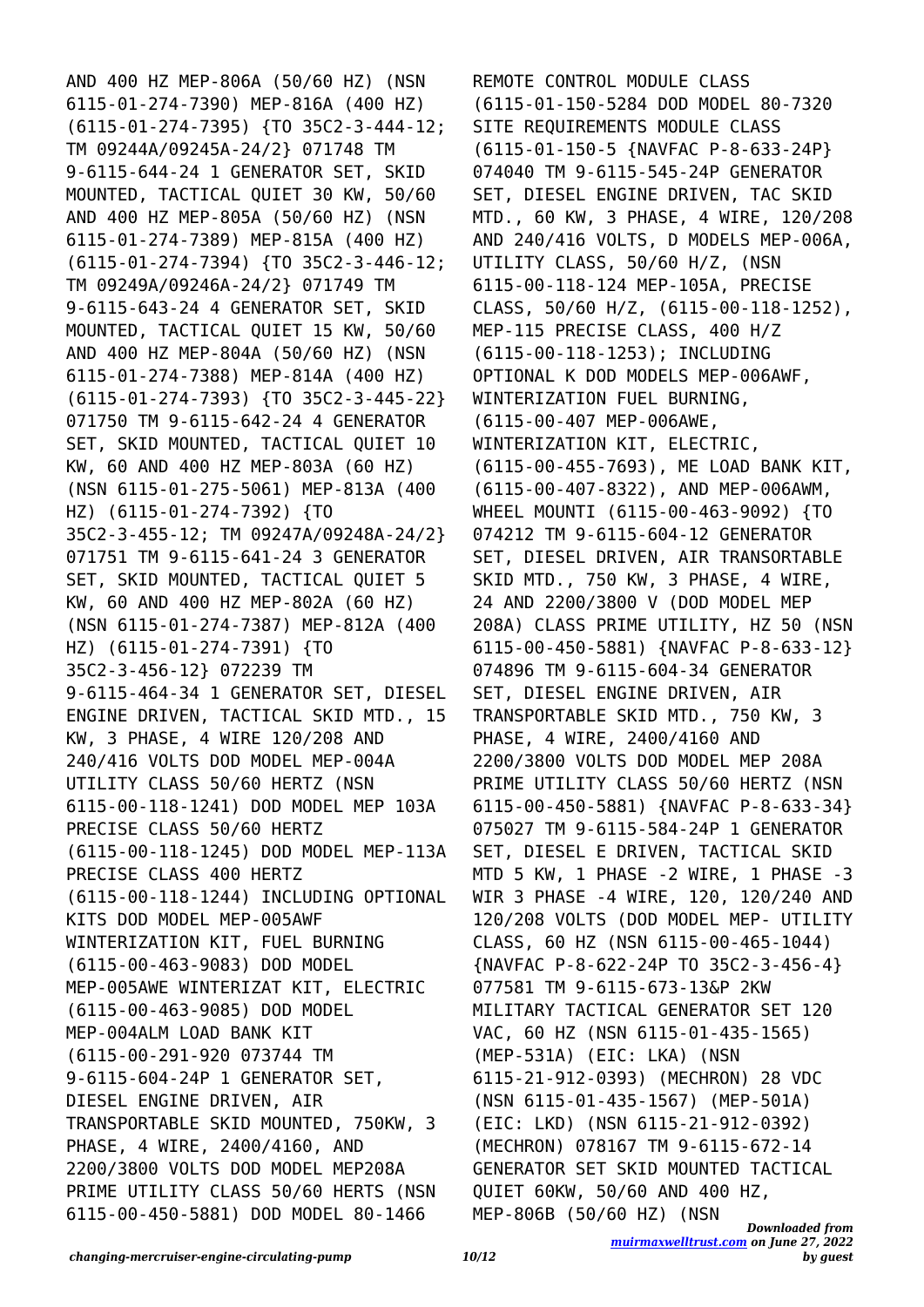6115-01-462-0291) EIC: GGW, MEP-816B (400 HZ) (NSN 6115-01-462-0292) EIC: GGX 078443 TM 9-6115-639-13 1 3KW TACTICAL QUIET GENERATOR SET MEP 831A (60 HZ) (NSN 6115-01-285-3012) (EIC: VG6) MEP 832A (400 HZ) (NSN 6115-01-287-2431) (EIC: VN7) 078490 TM 9-6115-671-14 OPERATOR, UNIT, GENERATOR SET, SKID MOUNTED, TACTICAL QUIET 30 KW, 50/60 AND 400 HZ, MEP-805B (50/60 HZ) (NSN 6115-01-461-9335) (EIC: GGU) MEP-815B (400 HZ) (6115-01-462-0290) (EIC: GGV) 078503 TM 9-6115-671-24P GENERATOR SET SKID MOUNTED, TACTICAL QUIET 30 KW, 50/60 AND 400 HZ MEP-805B (50/60 HZ) (NSN 6115-01-461-9335) (EIC: GGU) MEP-815B (400 HZ) (NSN 6115-01-462-0290) (EIC: GGV) 078504 TM 9-6115-672-24P GENERATOR SET, SKID MOUNTED, TACTICAL QUIET 60 KW, 50/60 AND 400 HZ MEP-806B (50/60 HZ) (NSN 6115-01-462-0291) (EIC: GGW) MEP-816B (400 HZ) (NSN 6115-01-462-0292 (EIC: GGX) 078505 TB 9-6115-671-24 WARRANTY PROGRAM FOR GENERATOR SET, TACTICAL QUIET 30KW, 50/60 AND 400 HZ MEP-805B AND MEP-815B PROCURED UNDER CONTRACT DAAK01-96-D-00620WITH MCII INC 078506 TB 9-6115-672-24 WARRANTY PROGRAM FOR GENERATOR SET, TACTICAL QUIET 30KW, 50/60 AND 400 HZ MEP-806B AND MEP-816B PROCURED UNDER CONTRACT DAAK01-96-D-00620WITH MCII INC 078523 TM 9-6115-664-13&P 5KW, 28VDC, AUXILIARY POWER UNIT (APU) MEP 952B NSN 6115-01-452-6513 (EIC: N/A) 078878 TM 9-6115-639-23P 3KW TACTICAL QUIET GENERATOR SET MEP 831A (60 HZ) (NSN 6115-01-285-3012) (EIC: VG6) MEP 832A (400 HZ) (NSN 6115-01-287-2431) (EIC: VN7) 079379 TB 9-6115-641-13 WINTERIZATION KIT (NSN 6115-01-476-8973) INSTALLED ON GENERATOR SET, SKID MOUNTED, TACTICAL QUIET, 5KW, 60 AND 400 HZ MEP-802A (600HZ) (6115-01-274-7387) MEP-812A (400HZ) (6115-01-274-7391) 079460 TB 9-6115-642-13 WINTERIZATION KIT (NSN 6115-01-477-0564) (EIC: N/A)

*Downloaded from* INSTALLED ON GENERATOR KIT, SKID MOUNTED, TACTICAL QUIET, 10KW, 60 AND 400 HZ MEP-803A (60HZ) (6115-01-275-0561) MEP-813A (400HZ) (6115-01-274-7392) 079461 TB 9-6115-643-13 WINTERIZATION KIT (NSN 6115-477-0566) INSTALLED ON GENERATOR SET, SKID MOUNTED, TACTICAL QUIET, 15KW, 50/60 AND 400 HZ, MEP-804A (50/60HZ) (6115-01-274-7388) MEP-814A (400HZ) (6115-01-274-7393) 079462 TB 9-6115-644-13 WINTERIZATION KIT (NSN 6115-01-474-8354) (EIC:N/A) INSTALLED ON GENERATOR SET, SKID MOUNTED, 30KW, 50/60 AND 400 HZ MEP-805A (50/60HZ) (NSN 6115-01-274-7389) MEP-815A (400HZ) (NSN 611501-274-7394) 079463 TB 9-6115-645-13 WINTERIZATION KIT (NSN 6115-01-474-8344) (EIC: N/A) INSTALLED ON GENERATOR SET, SKID MOUNTED, TACTICAL QUIET, 60KW, 50/60 AND 400 HZ, MEP-806A (50/60HZ) (6115-01-274-7390) MEP-816A (400HZ) (6115-01-274-7395) 080214 TM 9-6115-670-14&P AUXILIARY POWER UNIT, 20KW, 120/240 VAC, 60 HZ, MODEL NO. MEP-903A(SICPS) NSN 6115-01-431-3062 MODEL NUMBER MEP-903B (JTACS) NSN 6115-01-431-3063 MODEL NO MEP-903C9WIN-T) NSN 6115-01-458-5329 (EIC: N/A) *Military Publications* United States. Department of the Army 1965 Reports of the Commissioners of the United States to the International Exhibition Held at Vienna, 1873 United States. Commissioners to the International Exhibition held at Vienna, 1873 1876 **MotorBoating** 1999-02 **Boating** 1993-01 Marine Control, Practice D.A. Taylor 2013-10-22 Marine Engineering Series: Marine Control Practice deals with the instrumentation and its associated control systems that are found onboard ships. The book covers topics such as the measuring instruments and control signals for different parameters; system analysis; process and kinetic control